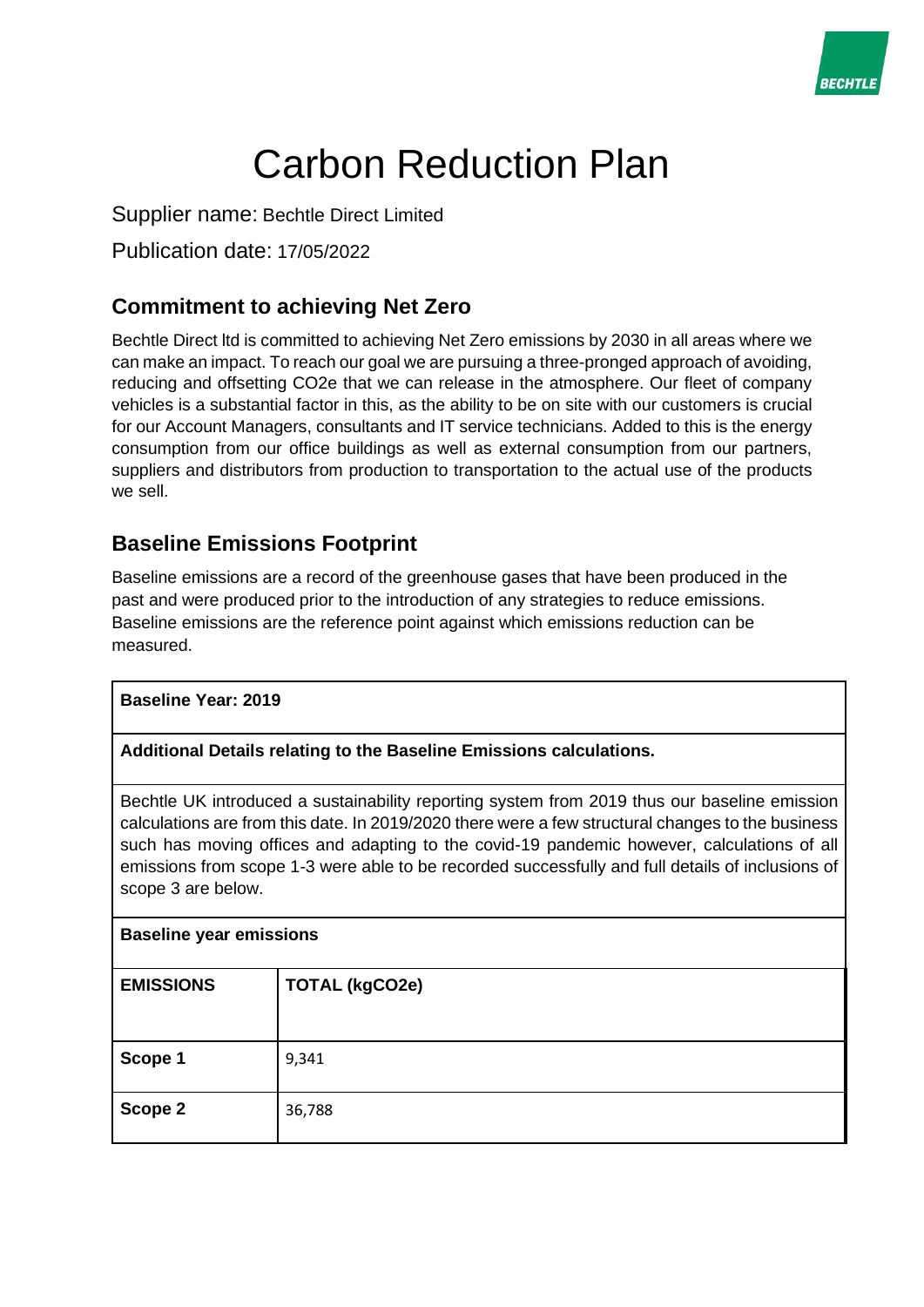

| Scope 3                | 33,057,446                                                                                                                                                                                                        |
|------------------------|-------------------------------------------------------------------------------------------------------------------------------------------------------------------------------------------------------------------|
|                        | (Purchased goods and services, fuel and energy related emissions (not in scope 1&2), transport and<br>distribution upstream, water, waste, business travel, commuting, transport and distribution<br>downstream). |
| <b>Total Emissions</b> | 33,103,574                                                                                                                                                                                                        |

## **Current Emissions Reporting**

| <b>Reporting Year: 2020</b> |                                                                                                                                                                                                                   |  |
|-----------------------------|-------------------------------------------------------------------------------------------------------------------------------------------------------------------------------------------------------------------|--|
| <b>EMISSIONS</b>            | <b>TOTAL (KgCO2e)</b>                                                                                                                                                                                             |  |
| Scope 1                     | 2,338                                                                                                                                                                                                             |  |
|                             |                                                                                                                                                                                                                   |  |
| Scope 2                     | 33,230                                                                                                                                                                                                            |  |
| Scope 3                     | 34,977,412                                                                                                                                                                                                        |  |
|                             | (Purchased goods and services, fuel and energy related emissions (not in scope 1&2), transport and<br>distribution upstream, water, waste, business travel, commuting, transport and distribution<br>downstream). |  |
| <b>Total Emissions</b>      | 35,012,981                                                                                                                                                                                                        |  |

## **Emissions reduction targets**

In order to continue our progress to achieving Net Zero, we have adopted the following carbon reduction targets.

- From 2020 we project that carbon emissions will decrease over the next five years to 17,506,491 kgCO2e by 2025. This is a reduction of 50%.
- We project Scope 1 and 2 to be net 0 by 2030, and scope 3 will have a reduction of 67%. It will remain the highest due to the rising purchasing volume however we have plans to use more sustainable products and green electricity to offset these emissions.
- In order to achieve net zero we will offset emissions in order to compensate for emissions that occur elsewhere.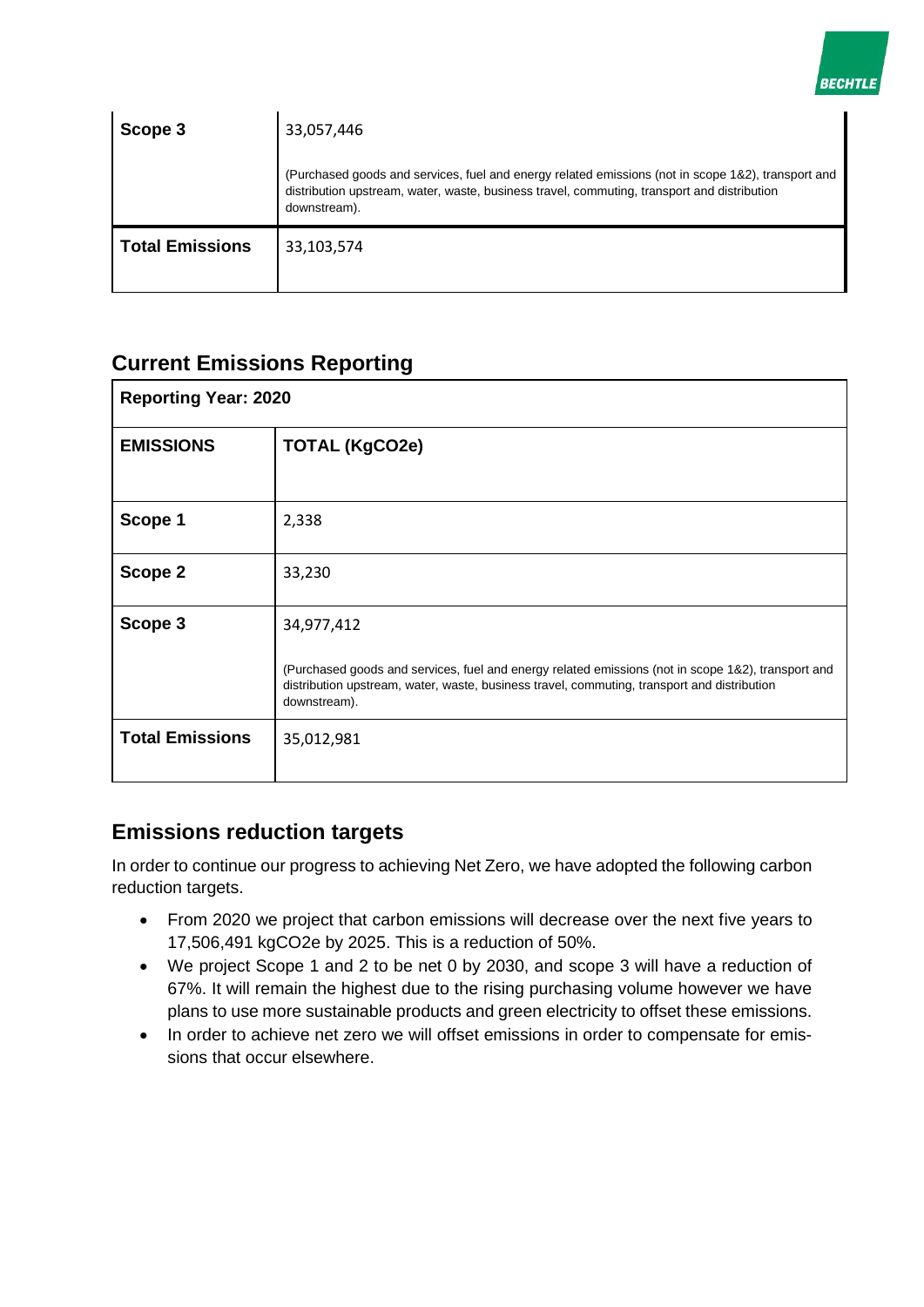



Progress against these targets can be seen in the graph below:

# **Carbon Reduction Projects**

## Completed Carbon Reduction Initiatives

The following environmental management measures and projects have been completed or implemented since the 2019 baseline. The carbon emission reduction achieved by Scope 1 from 2019 to 2020 has seen a 75% reduction (7003 kgCO<sub>2</sub>e decrease) and in Scope 2 a 10% reduction has been achieved (3557.5 kgCO<sub>2</sub>e). Scope 3 saw an 6% increase solely due to the purchasing volume however this is being examined intensively as an urgent area of action and will show reductions in the future.

# **Completed Carbon reduction projects:**

• **ITAD/recycling of Devices and Hardware Offered to Customers**

We work with partners to recycle IT equipment where possible for our customers, with a 0% landfill policy. Equipment is put to remarket, refurbish, or recycled depending on the customers requirement.

• **EV Charging** 

We installed 4 EV charging points at the UK Bechtle HQ office. Since we have had 9 employees set up and use the electric chargers. On average 295.91  $CO<sub>2</sub>e$  is saved per month.

• **Cycle To Work Scheme**

On-going Cycle to work schemes for all of our employees where they can benefit from saving 26-40% on a bike and accessories. The UK Bechtle UK has bicycle parks for employees to store their bikes in a secure place.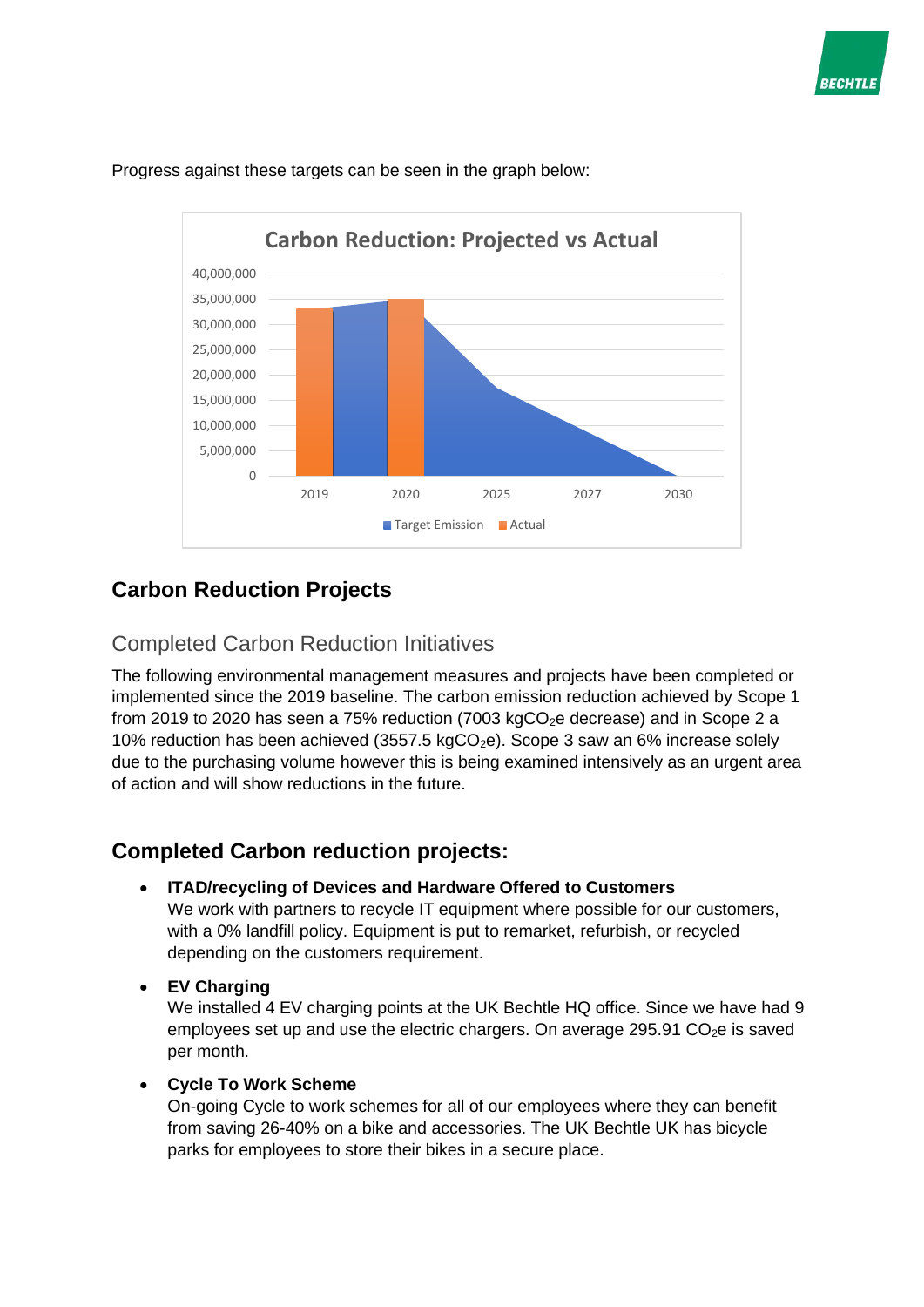

## • **Recycling**

Recycling bins are provided in the offices for cardboard, glass, food waste and general waste.

### • **LED & PIR Lighting**

Installed PIR sensors on all the lights in the office (meeting rooms, offices, open space to avoid lights accidently being left on). The majority of the lighting within the building is also LED – Low Emitting Diode. The IT equipment in meeting rooms is also on a sensor programme, so when the room is not occupied the equipment goes on standby.

#### • **Gender Equality**

We have a near 50/50 split between male and female employees at Bechtle UK – 53% male and 47% female. The split in management including line managers and senior managers is 60% male and 40% female.

#### • **Wildflowers**

The Bechtle HQ is approximately 65m x 15m, therefore we have utilised this grass area along the back of the building by planting wildflower beds to help the support and protect the biodiversity by providing pollinators and insects with food, shelter, and places to breed.

#### • **Composting**

Installed a composting area for our gardeners to dispose garden waste into to help reduce our contribution to the worlds landfill waste, the need for chemical fertilizers and in general it is good for the environment.

#### • I**nternal Sustainability Squad**

We have a dedicated sustainability team ("Sustainability Squad") which compromises of employees across several departments within the company. The squad's aim is to improve and promote sustainability within 3 different areas: social, personal and within the business.

#### • **Hybrid working model**

Introduced a hybrid working model where employees can work from home 2 days per week which has reduced commuting and employees encouraged to carry out meetings from home.

#### • **WeSustain Emissions**

Since 2019 we have been recording all emissions from scope 1-3 which has enabled us to create a strategy on how we will reduce our emissions and what changes should be made to achieve the Bechtle group target of being net zero by 2030.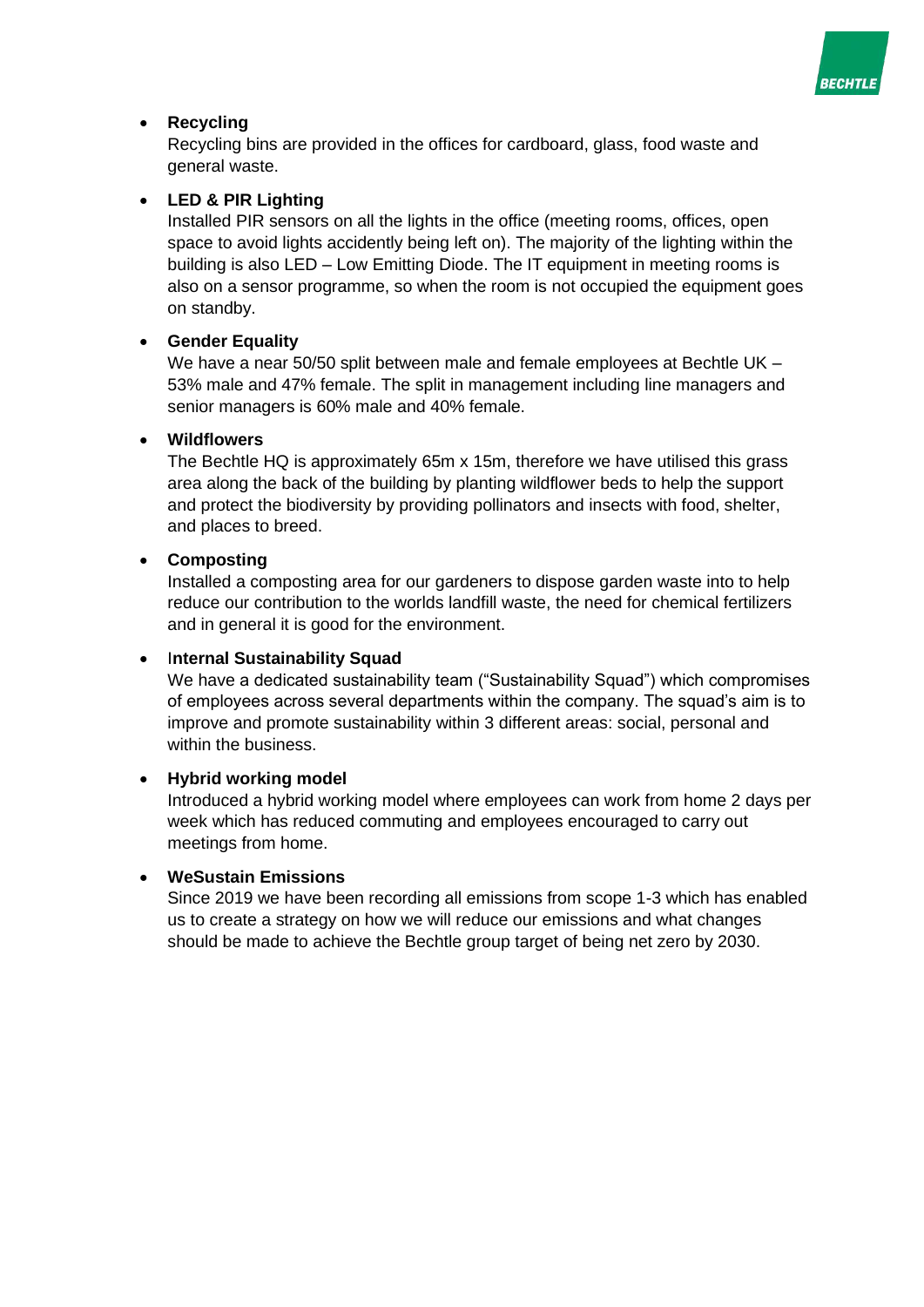

## **Future / In Progress Projects**

#### • **EV Fleet**

We are looking into changing our company cars to electric cars, when the lease agreement is up for renewal in 2024.

#### • **Solar Panels on the HQ Office B**

We are looking into solar panels for the HQ office and to see whether it would be feasible. We have the landlords' consent, so we are positive this project will go ahead.

#### • **Eco Friendly Cleaning Products**

Plans are in place to switch all the cleaning products and toiletries within the Bechtle UK offices to an eco-friendlier alternative of the business e.g., soaps, toilet bleach, eco-friendly paper towels, recycle bin bags etc.

#### • **Distributors / Vendors**

Ongoing supply chain reviews and discussions to implement a sustainable strategy for distribution and purchasing with our partners.

#### • **Code of Conduct**

Formal code of conduct towards society and the environment is translated to all employees to show wherever we operate we are committed to sustainable operations and thus to minimise the negative impact on the climate and environment.

#### • **Salary Sacrifice EV Scheme**

Currently going through a pilot phase of the EV sacrifice scheme which is a scheme to allow employees to pay for an electric car each month using their gross salary before deductions are made for tax and other contributions. 4 employees are testing the scheme out, if successful we will roll this out the whole company in 2023.

#### • **Green Electricity**

Plans to switch to green electricity in the Bechtle office to reduce  $CO<sub>2</sub>e$  emissions. This is in addition to installing solar panels as we will not be able to meet all our electricity needs from the panels.

#### • **Reduction of Business Trips**

Encourage shared journeys, switch small / close business meetings to virtual, encourage public transport and the use of EV cars for business trips.

## • **Car Sharing Scheme**

The Sustainability Squad are implementing a car sharing scheme to reduce the number of vehicles our employees use for commuting to work, therefor reducing emissions.

#### • **Green Logistics**

Reduce CO<sub>2</sub>e emissions by using alternative transport logistic methods.